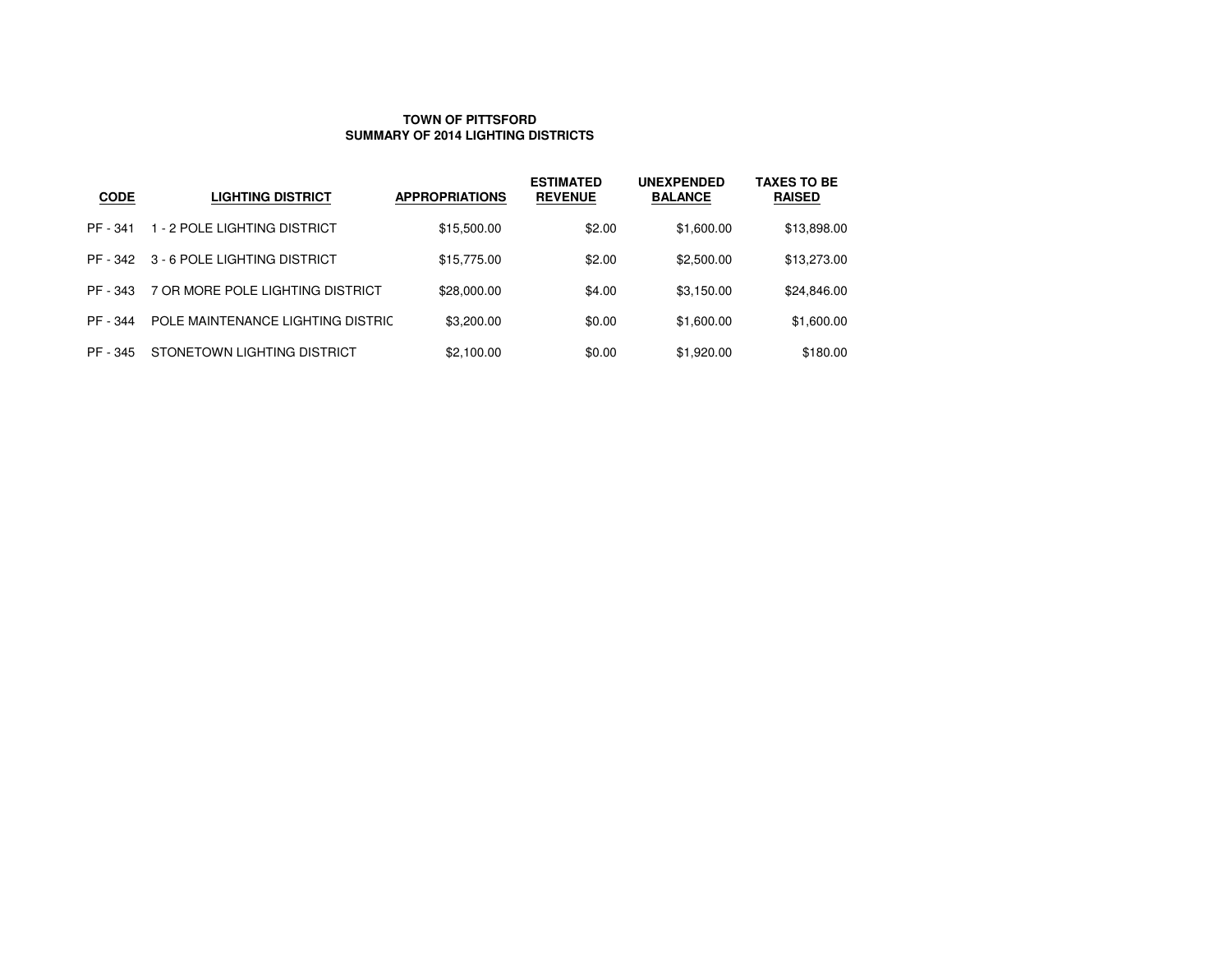# **TOWN OF PITTSFORD: 1 - 2 POLE LIGHTING DISTRICT**

| <b>ACTUAL 2011</b> | <b>ACTUAL 2012</b> | <b>BUDGET 2013</b> | <b>BUDGET 2014</b> |  |
|--------------------|--------------------|--------------------|--------------------|--|
|                    |                    |                    |                    |  |
| \$12,735.00        | \$12,990.00        | \$13,490.00        | \$0.00             |  |
| \$13.98            | \$7.61             | \$10.00            | \$2.00             |  |
| \$0.00             | \$0.00             | \$0.00             | \$0.00             |  |
| \$12,748.98        | \$12.997.61        | \$13,500.00        | \$2.00             |  |
| \$0.00             | \$0.00             | \$1,500.00         | \$1,600.00         |  |
| \$12,748.98        | \$12,997.61        | \$15,000.00        | \$1,602.00         |  |
|                    |                    |                    |                    |  |
| \$0.00             | \$0.00             | \$0.00             | \$0.00             |  |
| \$13,707.00        | \$13,529.84        | \$15,000.00        | \$15,500.00        |  |
| \$13,707.00        | \$13,529.84        | \$15,000.00        | \$15,500.00        |  |
|                    |                    |                    |                    |  |

| SUMMARY OF 1 - 2 POLE LIGHTING DISTRICT |                                 |                                     |                                     |                                               |  |
|-----------------------------------------|---------------------------------|-------------------------------------|-------------------------------------|-----------------------------------------------|--|
|                                         | <b>APPROPRIATION</b>            | <b>REVENUE</b>                      | <b>UNEXPENDED</b><br><b>BALANCE</b> | <b>AMOUNT TO BE</b><br><b>RAISED BY TAXES</b> |  |
|                                         | \$15,500.00                     | \$2.00                              | \$1,600.00                          | \$13,898.00                                   |  |
|                                         | <b>ASSESSED</b><br><b>UNITS</b> | <b>TAXES TO</b><br><b>BE RAISED</b> | <b>TAX</b><br><b>RATE</b>           |                                               |  |
| TOTAL 1 - 2 POLE LIGHTING DISTRICT      | 1.278                           | \$13,898.00                         | \$10.8748                           |                                               |  |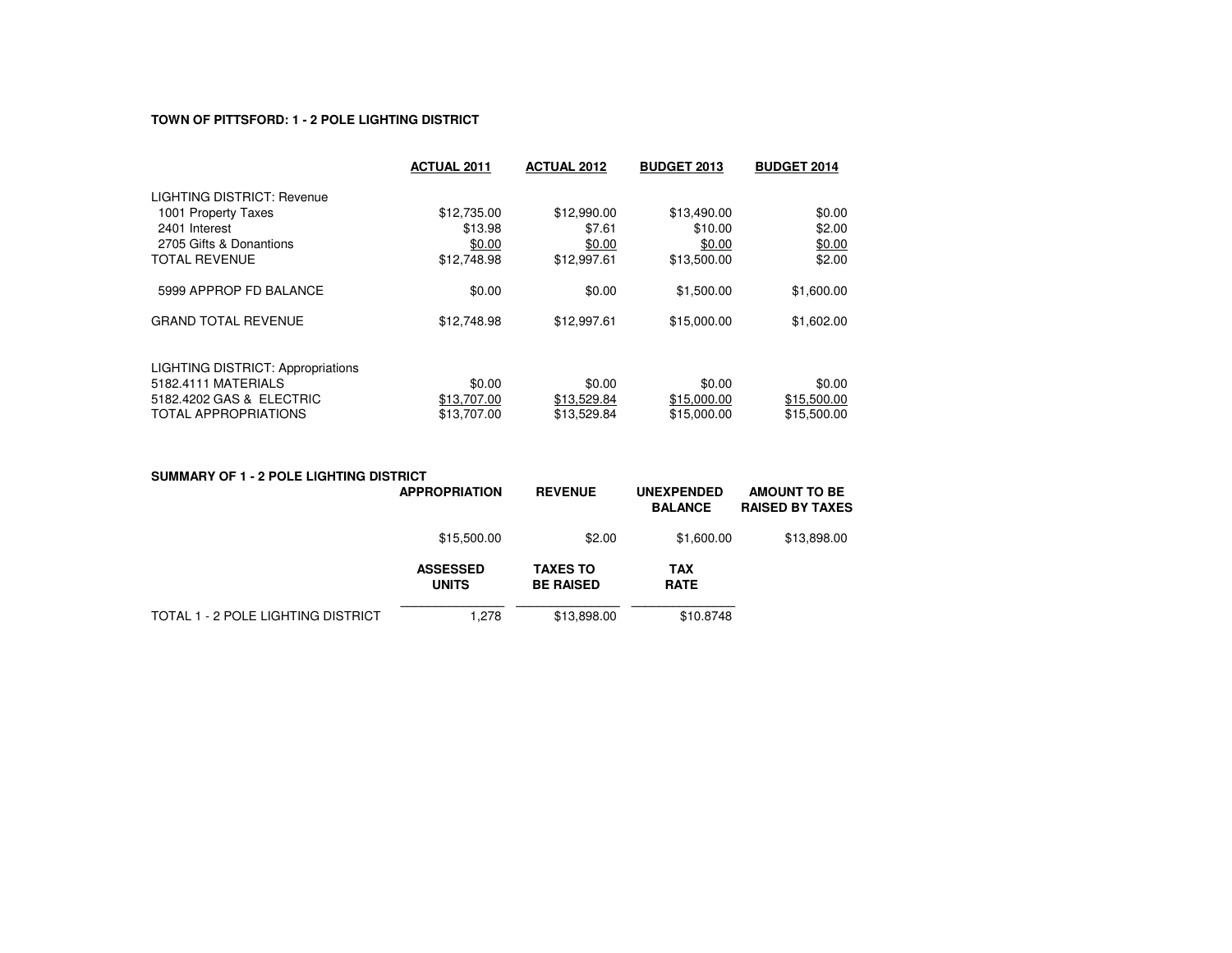## **TOWN OF PITTSFORD: 3 - 6 POLE LIGHTING DISTRICT**

|                                          | <b>ACTUAL 2011</b> | <b>ACTUAL 2012</b> | <b>BUDGET 2013</b> | <b>BUDGET 2014</b> |  |
|------------------------------------------|--------------------|--------------------|--------------------|--------------------|--|
| LIGHTING DISTRICT: Revenue               |                    |                    |                    |                    |  |
| 1001 Property Taxes                      | \$12,364.00        | \$12,615.00        | \$13,265.00        | \$0.00             |  |
| 2401 Interest                            | \$18.08            | \$9.42             | \$10.00            | \$2.00             |  |
| 2705 Gifts & Donantions                  | \$0.00             | \$0.00             | \$0.00             | \$0.00             |  |
| <b>TOTAL REVENUE</b>                     | \$12,382.08        | \$12,624.42        | \$13,275.00        | \$2.00             |  |
| 5999 APPROP FD BALANCE                   | \$0.00             | \$0.00             | \$2,500.00         | \$2,500.00         |  |
| <b>GRAND TOTAL REVENUE</b>               | \$12,382.08        | \$12,624.42        | \$15,775.00        | \$2,502.00         |  |
| <b>LIGHTING DISTRICT: Appropriations</b> |                    |                    |                    |                    |  |
| 5182.4111 MATERIALS                      | \$0.00             | \$0.00             | \$0.00             | \$0.00             |  |
| 5182.4202 GAS & ELECTRIC                 | \$14,335.39        | \$13,878.18        | \$15,775.00        | \$15,775.00        |  |
| <b>TOTAL APPROPRIATIONS</b>              | \$14,335.39        | \$13,878.18        | \$15,775.00        | \$15,775.00        |  |

## **SUMMARY OF 3 - 6 POLE LIGHTING DISTRICT**

|                                    | <b>APPROPRIATION</b>            | <b>REVENUE</b>                      | <b>UNEXPENDED</b><br><b>BALANCE</b> | <b>AMOUNT TO BE</b><br><b>RAISED BY TAXES</b> |  |
|------------------------------------|---------------------------------|-------------------------------------|-------------------------------------|-----------------------------------------------|--|
|                                    | \$15,775.00                     | \$2.00                              | \$2,500.00                          | \$13,273.00                                   |  |
|                                    | <b>ASSESSED</b><br><b>UNITS</b> | <b>TAXES TO</b><br><b>BE RAISED</b> | <b>TAX</b><br><b>RATE</b>           |                                               |  |
| TOTAL 3 - 6 POLE LIGHTING DISTRICT | 1.075.0                         | \$13,273,00                         | \$12,3470                           |                                               |  |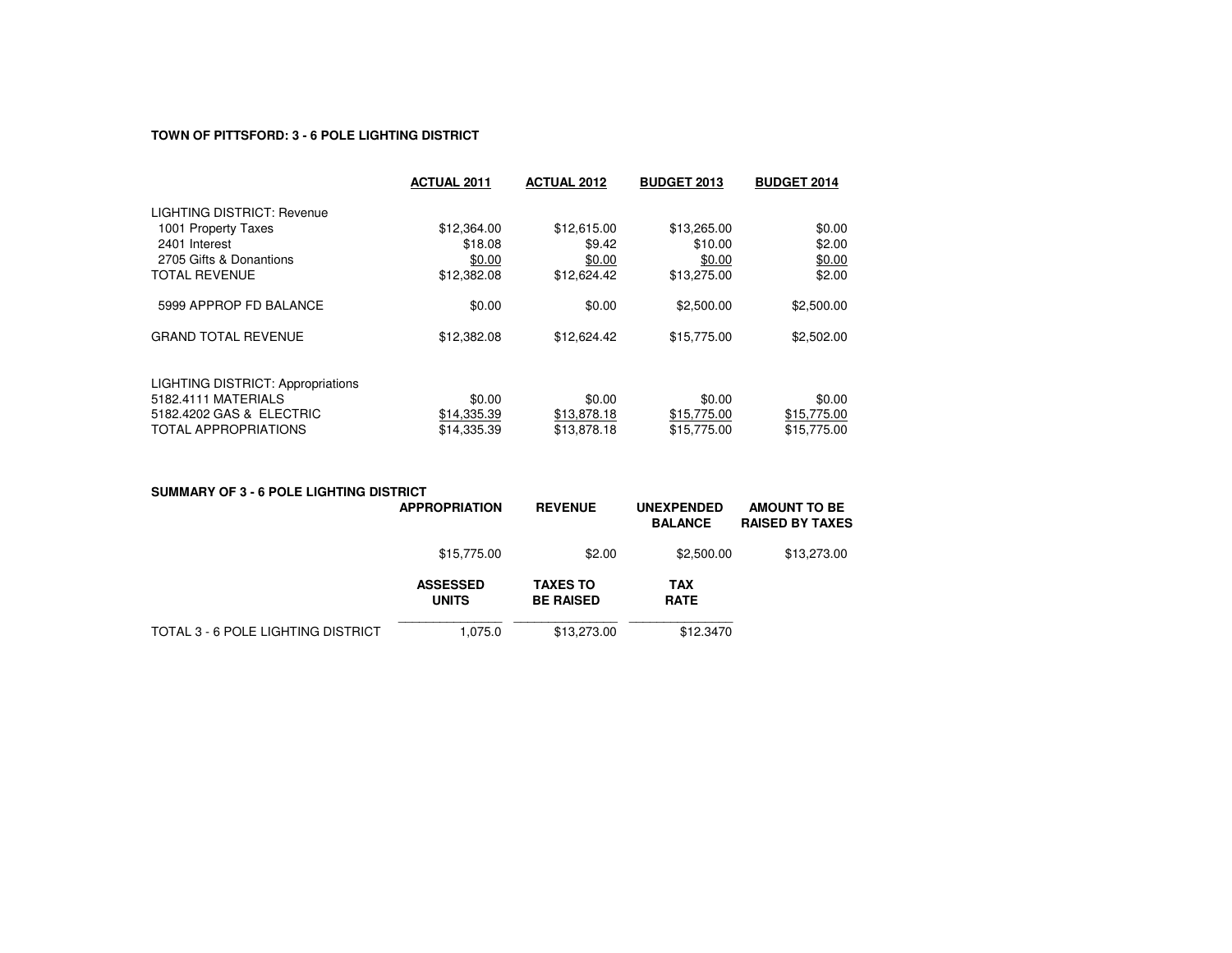#### **TOWN OF PITTSFORD: 7 OR MORE POLE LIGHTING DISTRICT**

|                                          | <b>ACTUAL 2011</b> | <b>ACTUAL 2012</b> | <b>BUDGET 2013</b> | <b>BUDGET 2014</b> |  |
|------------------------------------------|--------------------|--------------------|--------------------|--------------------|--|
| LIGHTING DISTRICT: Revenue               |                    |                    |                    |                    |  |
| 1001 Property Taxes                      | \$23,800.00        | \$24,480.00        | \$24,980.00        | \$0.00             |  |
| 2401 Interest                            | \$26.16            | \$14.13            | \$20.00            | \$4.00             |  |
| 2705 Gifts & Donantions                  | \$0.00             | \$0.00             | \$0.00             | \$0.00             |  |
| <b>TOTAL REVENUE</b>                     | \$23,826.16        | \$24.494.13        | \$25,000.00        | \$4.00             |  |
| 5999 APPROP FD BALANCE                   | \$0.00             | \$0.00             | \$3,000.00         | \$3,150.00         |  |
| <b>GRAND TOTAL REVENUE</b>               | \$23,826.16        | \$24,494.13        | \$28,000.00        | \$3,154.00         |  |
| <b>LIGHTING DISTRICT: Appropriations</b> |                    |                    |                    |                    |  |
| 5182.4111 MATERIALS                      | \$0.00             | \$0.00             | \$0.00             | \$0.00             |  |
| 5182.4202 GAS & ELECTRIC                 | \$26,066.23        | \$25,749.22        | \$28,000.00        | \$28,000.00        |  |
| TOTAL APPROPRIATIONS                     | \$26,066.23        | \$25,749.22        | \$28,000.00        | \$28,000.00        |  |

## **SUMMARY OF 7 OR MORE POLE LIGHTING DISTRICT**

|                                    | <b>APPROPRIATION</b>            | <b>REVENUE</b>                      | <b>UNEXPENDED</b><br><b>BALANCE</b> | <b>AMOUNT TO BE</b><br><b>RAISED BY TAXES</b> |  |
|------------------------------------|---------------------------------|-------------------------------------|-------------------------------------|-----------------------------------------------|--|
|                                    | \$28,000.00                     | \$4.00                              | \$3.150.00                          | \$24,846.00                                   |  |
|                                    | <b>ASSESSED</b><br><b>UNITS</b> | <b>TAXES TO</b><br><b>BE RAISED</b> | <b>TAX</b><br><b>RATE</b>           |                                               |  |
| TOTAL 7 OR MORE POLE LIGHTING DIST | 232.0                           | \$24,846,00                         | \$107.0948                          |                                               |  |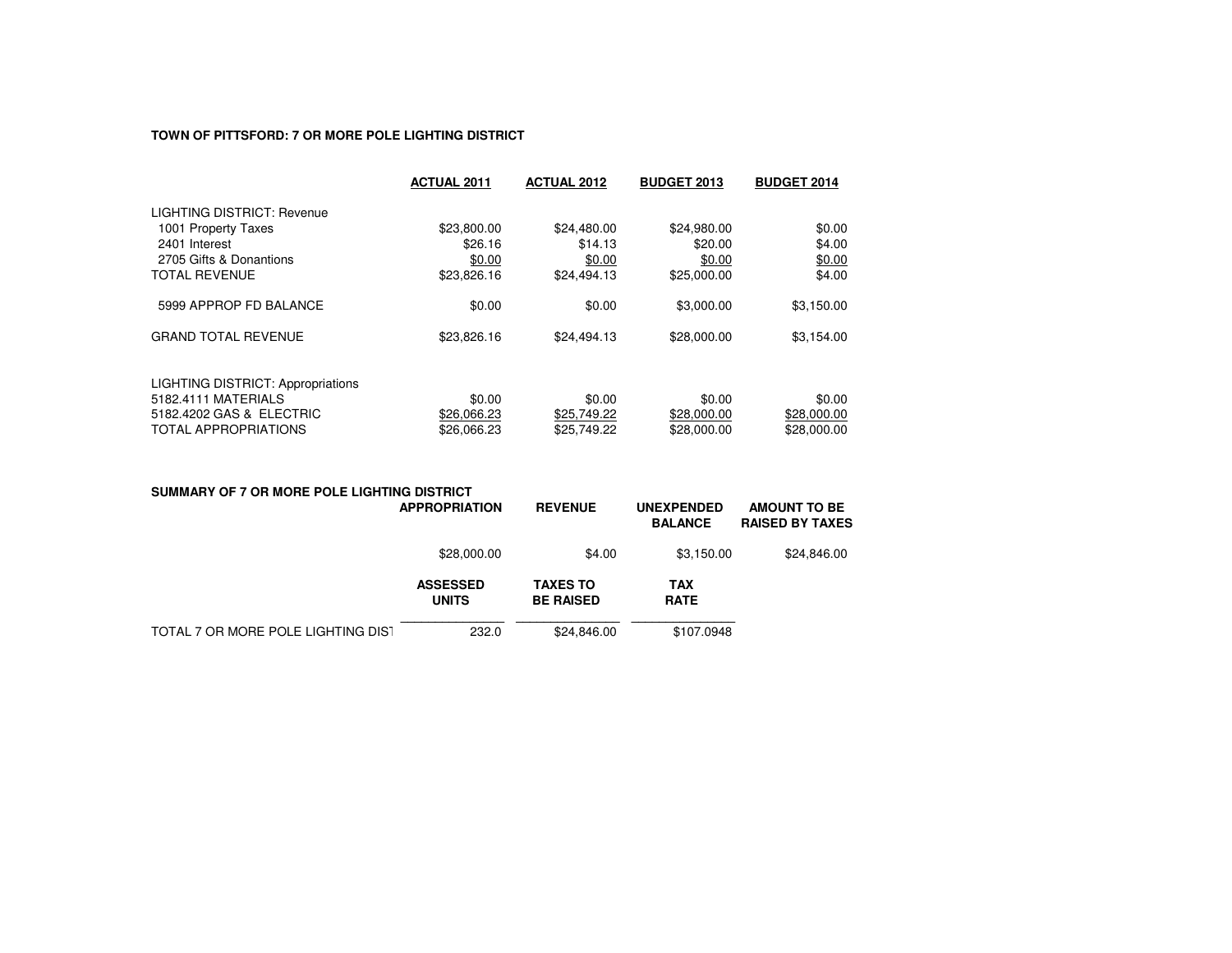#### **TOWN OF PITTSFORD: POLE MAINTENANCE LIGHTING DISTRICT**

|                                          | <b>ACTUAL 2011</b> | <b>ACTUAL 2012</b> | <b>BUDGET 2013</b> | <b>BUDGET 2014</b> |
|------------------------------------------|--------------------|--------------------|--------------------|--------------------|
| LIGHTING DISTRICT: Revenue               |                    |                    |                    |                    |
| 1001 Property Taxes                      | \$1,595.00         | \$1,695.00         | \$1,695.00         | \$0.00             |
| 2401 Interest                            | \$8.89             | \$4.86             | \$5.00             | \$0.00             |
| 2770 Miscellaneous Revenue               | \$0.00             | \$0.00             | \$0.00             | \$0.00             |
| <b>TOTAL REVENUE</b>                     | \$1,603.89         | \$1,699.86         | \$1,700.00         | \$0.00             |
| 5999 APPROP FD BALANCE                   | \$0.00             | \$0.00             | \$1,500.00         | \$1,600.00         |
| <b>GRAND TOTAL REVENUE</b>               | \$1,603.89         | \$1,699.86         | \$3,200.00         | \$1,600.00         |
| <b>LIGHTING DISTRICT: Appropriations</b> |                    |                    |                    |                    |
| 5182.4111 MATERIALS                      | \$12.47            | \$0.00             | \$1,500.00         | \$1,500.00         |
| 5182.4202 GAS & ELECTRIC                 | \$1,353.91         | \$1,359.73         | \$1,700.00         | \$1,700.00         |
| <b>TOTAL APPROPRIATIONS</b>              | \$1,366.38         | \$1,359.73         | \$3,200.00         | \$3,200,00         |

## SUMMARY OF POLE MAINTENANCE LIGHTING DISTRICT

|                                 | APPROPRIATION REVENUE |                                     | <b>UNEXPENDED</b><br><b>BALANCE</b> | AMOUNT TO BE<br>RAISED BY TAXES |  |
|---------------------------------|-----------------------|-------------------------------------|-------------------------------------|---------------------------------|--|
|                                 | \$3,200.00            | \$0.00                              | \$1,600.00                          | \$1,600.00                      |  |
|                                 | ASSESSED<br>UNITS     | <b>TAXES TO</b><br><b>BE RAISED</b> | TAX<br><b>RATE</b>                  |                                 |  |
| TOTAL POLE MAINTENANCE DISTRICT | 182.5                 | \$1,600.00                          | \$8.7671                            |                                 |  |